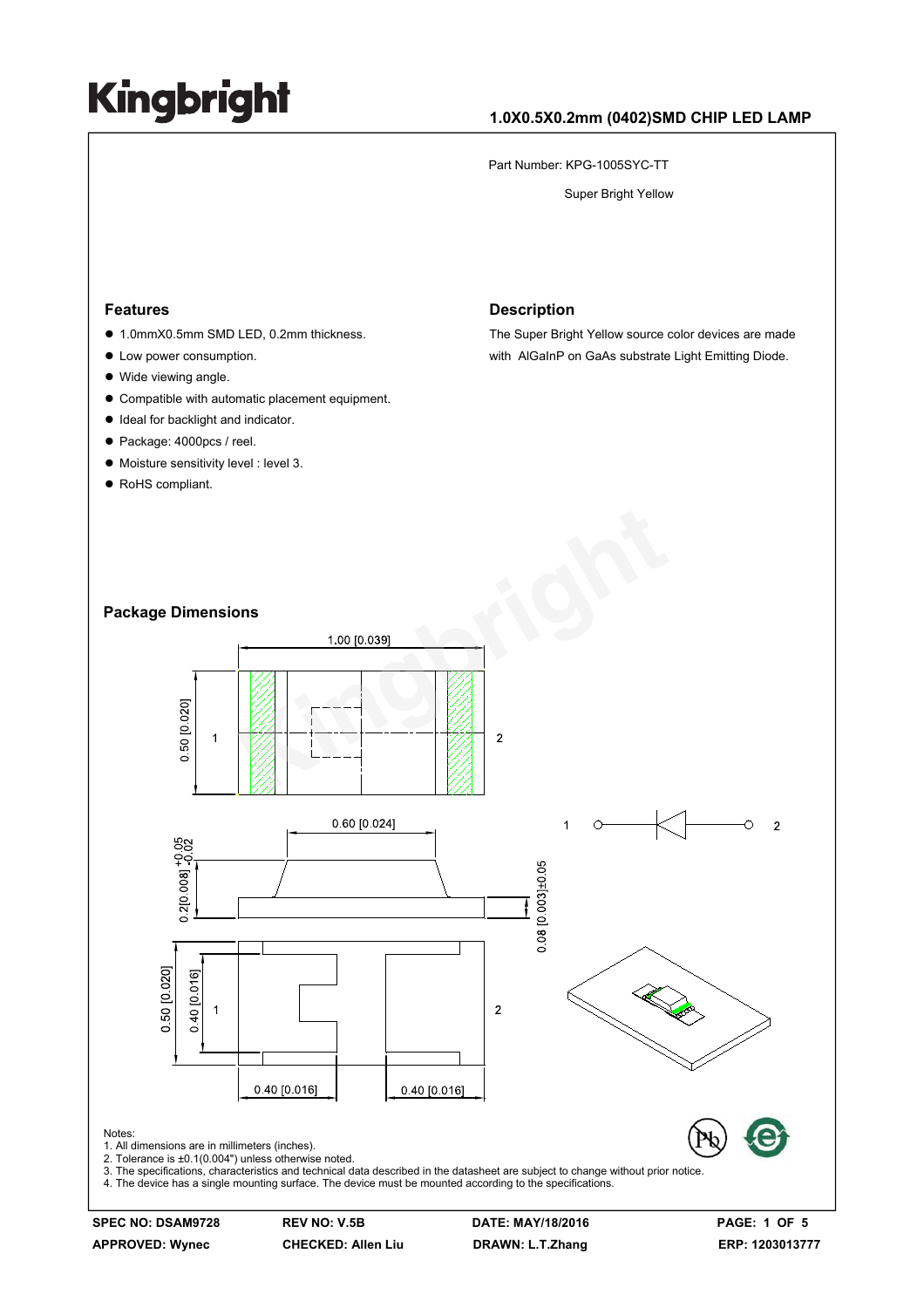#### **Selection Guide**

| Part No.       | <b>Emitting Color (Material)</b> | Lens Type          | Iv (mcd) [2]<br>@ 20mA |      | Viewina<br>Angle [1] |
|----------------|----------------------------------|--------------------|------------------------|------|----------------------|
|                |                                  |                    | Min.                   | Typ. | 201/2                |
| KPG-1005SYC-TT | Super Bright Yellow (AlGaInP)    | <b>Water Clear</b> | 55                     | 100  | 120 $^\circ$         |

Notes:

1. θ1/2 is the angle from optical centerline where the luminous intensity is 1/2 of the optical peak value.

2. Luminous intensity / luminous Flux: +/-15%. 3. Luminous intensity value is traceable to CIE127-2007 standards.

#### **Electrical / Optical Characteristics at TA=25°C**

| Symbol                                                                                                                                                                                                                                                                                        | <b>Parameter</b>         | <b>Emitting Color</b>      | Typ. | Max. | Units | <b>Test Conditions</b> |  |  |  |
|-----------------------------------------------------------------------------------------------------------------------------------------------------------------------------------------------------------------------------------------------------------------------------------------------|--------------------------|----------------------------|------|------|-------|------------------------|--|--|--|
| λpeak                                                                                                                                                                                                                                                                                         | Peak Wavelength          | <b>Super Bright Yellow</b> | 591  |      | nm    | $IF=20mA$              |  |  |  |
| λD [1]                                                                                                                                                                                                                                                                                        | Dominant Wavelength      | <b>Super Bright Yellow</b> | 589  |      | nm    | $IF=20mA$              |  |  |  |
| $\Delta\lambda$ 1/2                                                                                                                                                                                                                                                                           | Spectral Line Half-width | <b>Super Bright Yellow</b> | 15   |      | nm    | $IF=20mA$              |  |  |  |
| C                                                                                                                                                                                                                                                                                             | Capacitance              | <b>Super Bright Yellow</b> | 25   |      | pF    | $V_F = 0V$ : f = 1MHz  |  |  |  |
| VF [2]                                                                                                                                                                                                                                                                                        | <b>Forward Voltage</b>   | <b>Super Bright Yellow</b> | 2.05 | 2.4  | V     | $IF=20mA$              |  |  |  |
| IR.                                                                                                                                                                                                                                                                                           | <b>Reverse Current</b>   | <b>Super Bright Yellow</b> |      | 10   | uA    | $V_R = 5V$             |  |  |  |
| Notes:<br>1. Wavelength: +/-1nm.<br>2. Forward Voltage: +/-0.1V.<br>3. Wavelength value is traceable to CIE127-2007 standards.<br>4. Excess driving current and / or operating temperature higher than recommended conditions may result in severe light degradation or<br>premature failure. |                          |                            |      |      |       |                        |  |  |  |

#### **Absolute Maximum Ratings at TA=25°C**

| <b>Parameter</b>             | <b>Values</b>                        | <b>Units</b> |  |  |
|------------------------------|--------------------------------------|--------------|--|--|
| Power dissipation            | 60                                   | mW           |  |  |
| DC Forward Current           | 25                                   | mA           |  |  |
| Peak Forward Current [1]     | 120                                  | mA           |  |  |
| Reverse Voltage              | 5                                    |              |  |  |
| <b>Operating Temperature</b> | -40 $^{\circ}$ C To +85 $^{\circ}$ C |              |  |  |
| Storage Temperature          | -40 $^{\circ}$ C To +85 $^{\circ}$ C |              |  |  |

Notes:

1. 1/10 Duty Cycle, 0.1ms Pulse Width.

2. Relative humidity levels maintained between 40% and 60% in production area are recommended to avoid the build-up of static electricity – Ref JEDEC/JESD625-A and JEDEC/J-STD-033.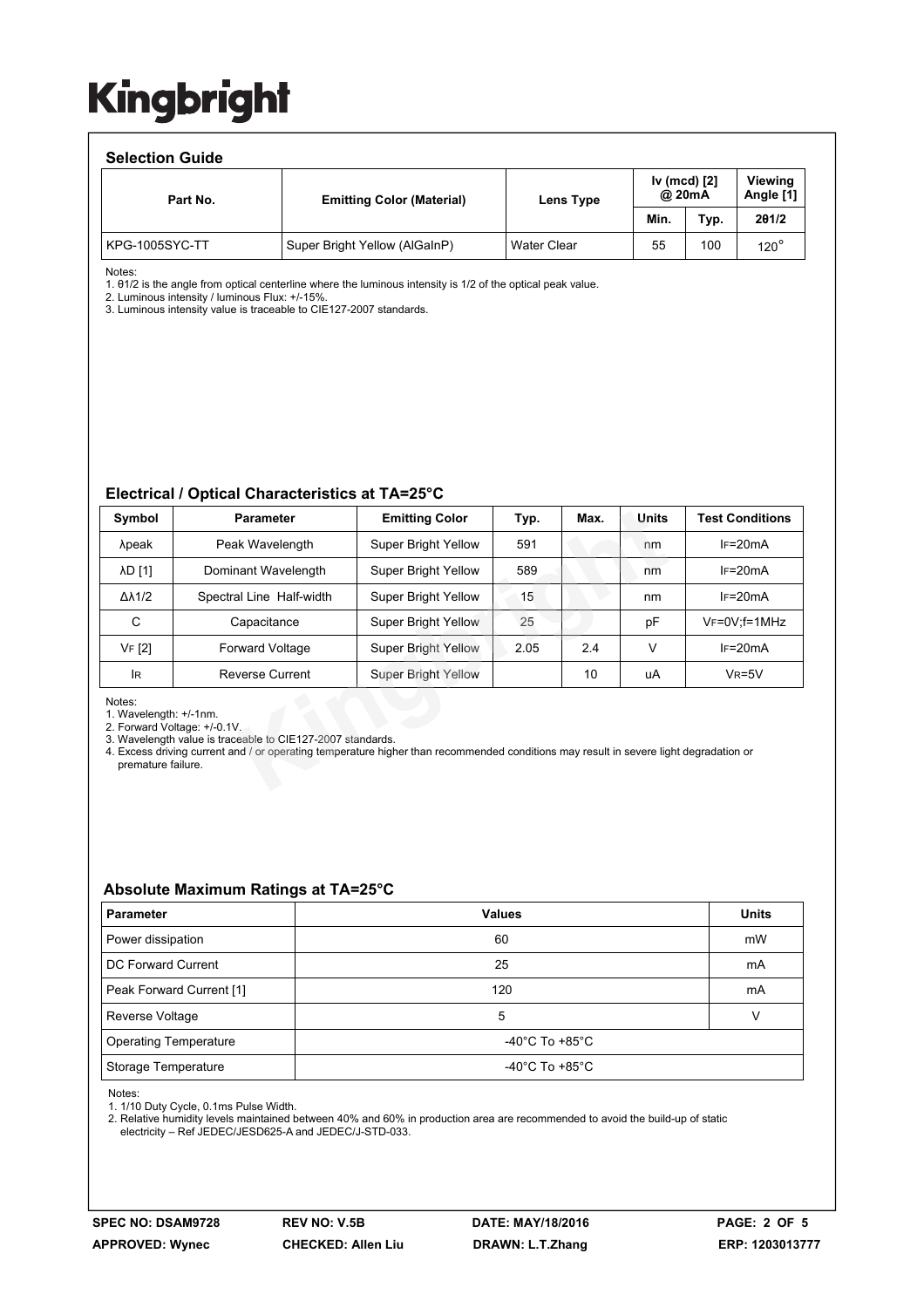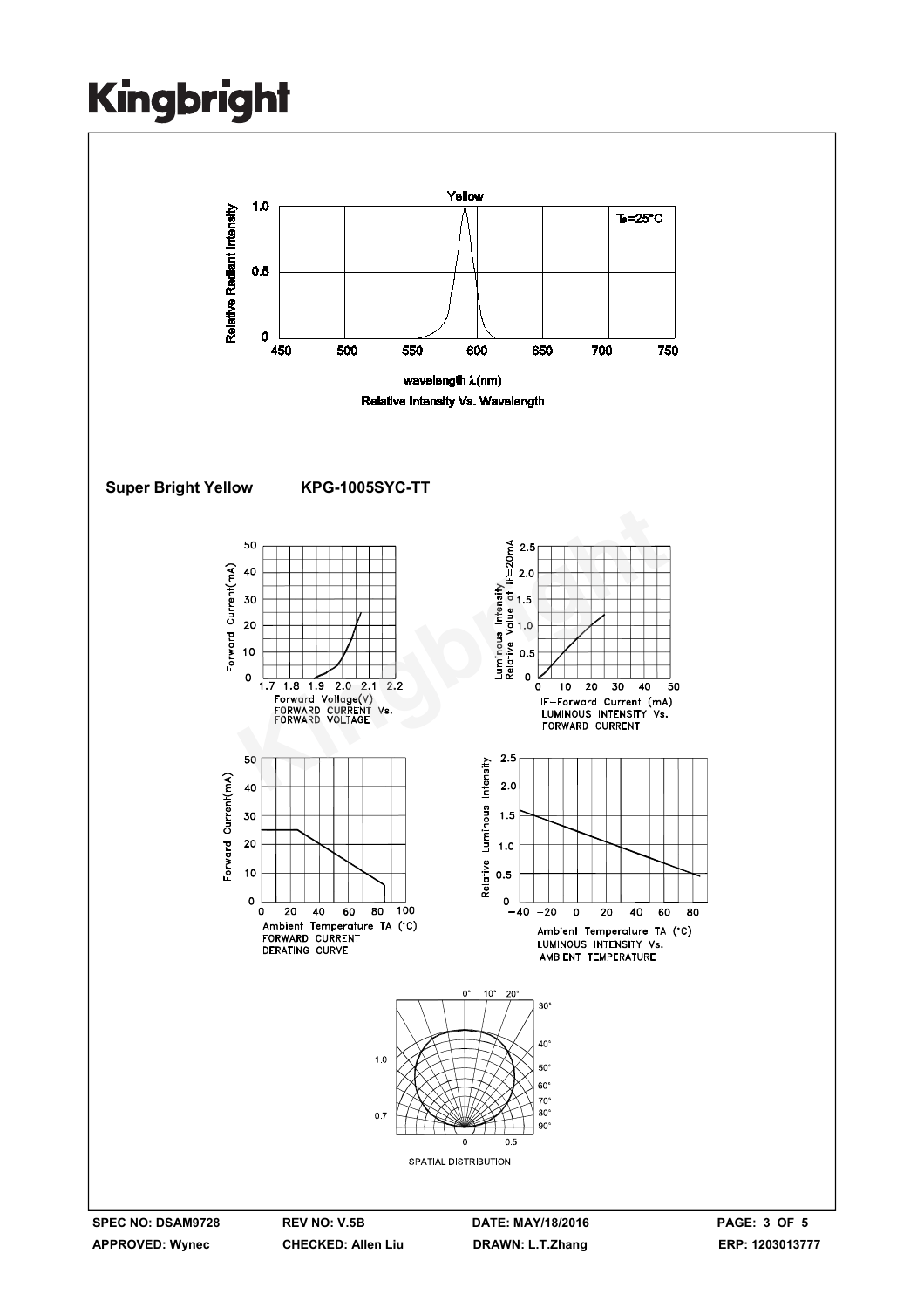#### **KPG-1005SYC-TT**

**Reflow soldering is recommended and the soldering profile is shown below. Other soldering methods are not recommended as they might cause damage to the product.**